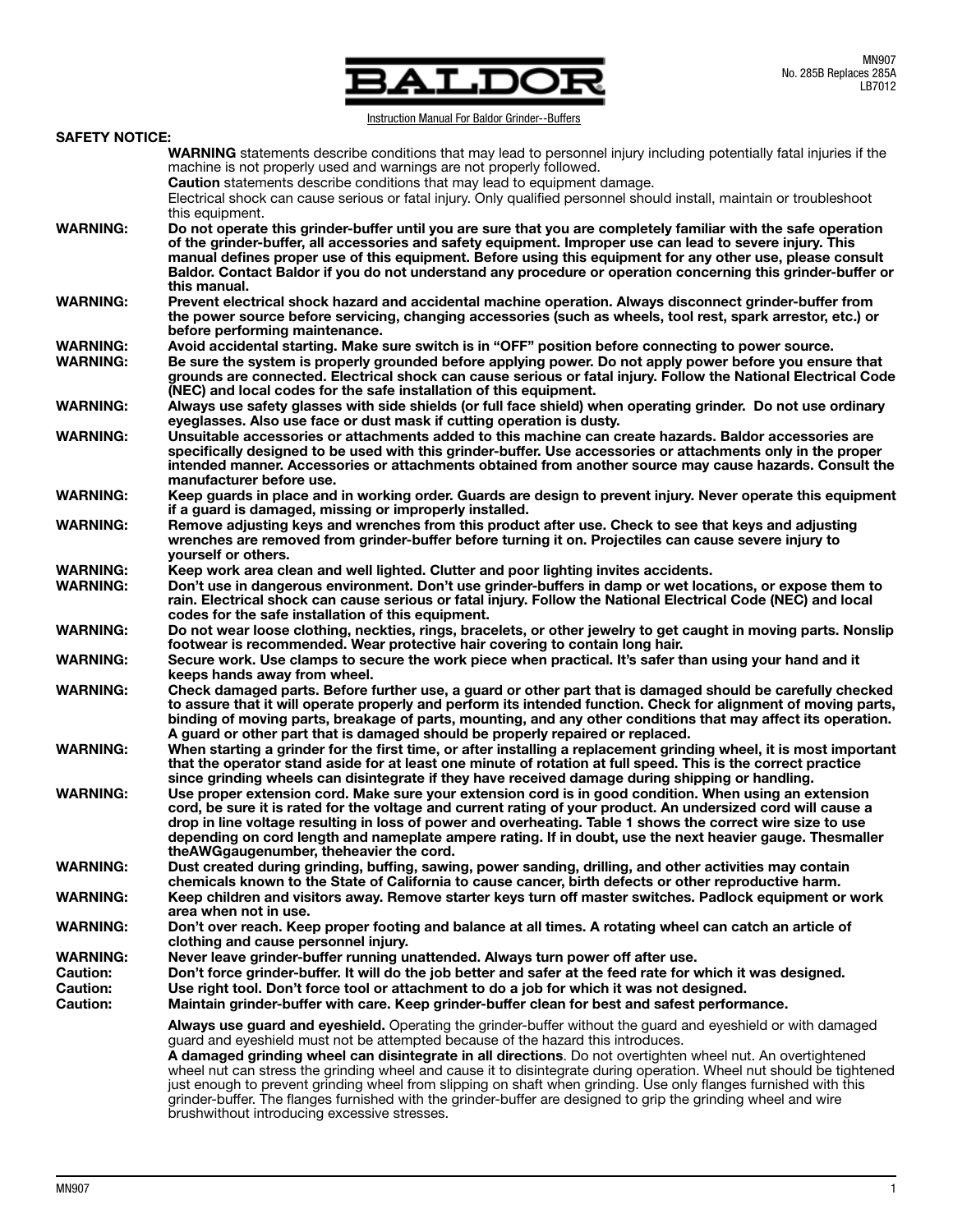## SAFETY NOTICE Continued

Replace a cracked or chipped wheel immediately. A cracked wheel will disintegrate when operated, causing a hazard to operator and nearby personnel. If a wheel has a chip or crack on any surface, do not use it. If wire is coming out if the wire brush, do not use it. Maintain 1/8" or less clearance between tool rest and wheel. This clearance is necessary in preventing the work piece from becoming wedged between the wheel and tool rest and restricting nip areas in the machine.

Grind on grinding face (periphery) of wheels only. Grinding on side of wheel weakens the wheel and may cause wheel breakage. Also, grinding on the side of wheel introduces an additional hazard due to absence of a tool rest. Buff on face (periphery) of wire brush only.



Use wheels rated at or over rated grinder RPM shown in the following table.

All attachment plugs and any receptacles must be replaced with devices rated for the voltage for which the grinderbuffer is reconnected. Table 1 indicates the minimum wire size. Be sure to comply with NEC and local wiring codes. Three phase grinder-buffers are normally dual voltage and must be wired for the proper voltage and rotation direction (connections are inside conduit box). Connect phase sequence so that the wheel moves down toward top surface of tool rest as viewed from front of grinder-buffer. Wheel must rotate toward tool rest. Be sure all electrical connections are secured and properly insulated. For your safety, be certain grinder-buffer is properly grounded.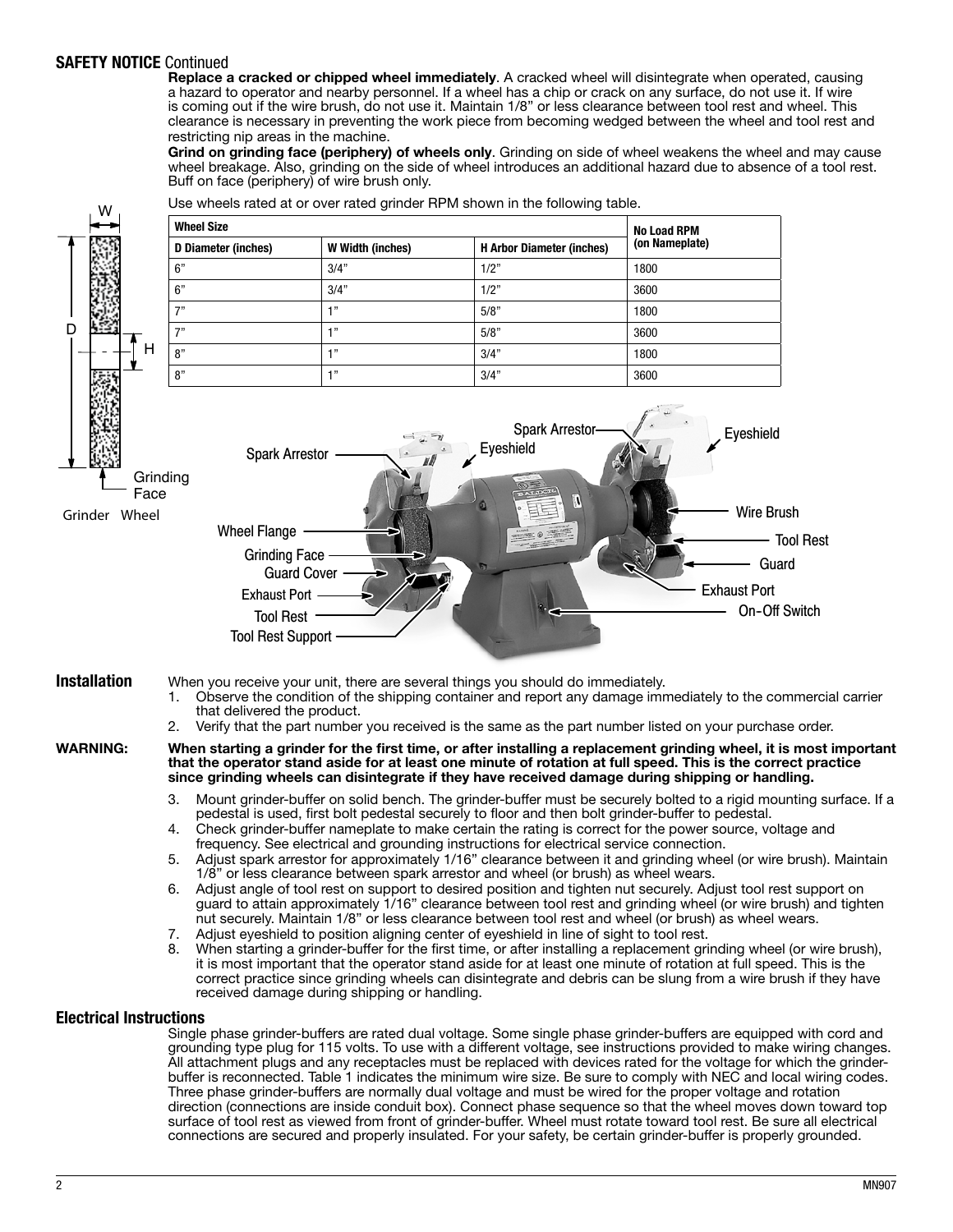# **Grounding Instructions**<br>WARNING: Be sure

Be sure the system is properly grounded before applying power. Do not apply power before you ensure that grounds are connected. Electrical shock can cause serious or fatal injury. Follow the National Electrical Code (NEC) and local codes for the safe installation of this equipment.

1. All grounded, cord-connected grinder-buffers:

In the event of a malfunction or breakdown, grounding provides a path of least resistance for electric current to reduce the risk of electric shock. This grinder-buffer is equipped with an electric cord having an equipmentgrounding conductor and a grounding plug. The plug must be plugged into a matching outlet that is properly installed and grounded in accordance with all local codes and ordinances. Do not modify the plug provided. If it will not fit the outlet, have the proper outlet installed by a qualified electrician.

Improper connection of the equipment-grounding conductor can result in a risk of electric shock. The "Green" insulated wire (with or without yellow stripes) is the equipment-grounding conductor. If repair or replacement of the electric cord is necessary, do not connect the equipment-grounding conductor to a live terminal. Check with a qualified electrician or serviceman if the grounding instructions are not completely understood, or if in doubt as to whether the tool is properly grounded.

Use only 3-wire extension cords that have 3-prong grounding plugs and 3-pole receptacles that accept the tool's plug. Repair or replace damaged or worn cord immediately.

2. Grounded, cord-connected grinder-buffers intended for use on a supply circuit having a nominal rating less than 150 volts:

This grinder-buffer is intended for use on a circuit that has an outlet that looks like the one illustrated n Figure A. The tool has a grounding plug that looks like the plug illustrated in Figure A. A temporary adapter, which looks like the adapter illustrated in Figures B and C, may be used (except in Canada) to connect this plug to a 2-pole receptacle as shown in Figure B if a properly grounded outlet is not available. The temporary adapter should be used only until a properly grounded outlet can be installed by a qualified electrician. The green-colored rigid ear, lug, etc. extending from the adapter must be connected to a permanent ground such as a properly grounded outlet box.

3. Grounded, cord-connected tools intended for use on a supply circuit having a nominal rating between 150-250 volts, inclusive:

This grinder-buffer is intended for use on a circuit that has an outlet that looks like the one illustrated in Figure D. The grinder-buffer has a grounding plug that looks like the plug illustrated in Figure D. Make sure the grinderbuffer is connected to an outlet having the same configuration as the plug. No adapter is available, or should be used, with this grinder-buffer. If the grinder-buffer must be reconnected for use on a different type of electric outlet, the reconnection should be made by qualified service personnel; and after reconnection, the grinderbuffer should comply with all local codes and ordinances.

4. Permanently connected grinder-buffers:

This grinder-buffer should be connected to a grounded, metal, permanent wiring system; or to a system having an equipment-grounding conductor.



## **Operation<br>WARNING:**

of the grinder-buffer, all accessories and safety equipment. Improper use can lead to severe injury. This manual defines proper use of this equipment. Before using this equipment for any other use, please consult Baldor. Contact Baldor if you do not understand any procedure or operation concerning this grinder-buffer or this manual.

Do not operate this grinder-buffer until you are sure that you are completely familiar with the safe operation

WARNING: When starting a grinder for the first time, or after installing a replacement grinding wheel, it is most important that the operator stand aside for at least one minute of rotation at full speed. This is the correct practice since grinding wheels can disintegrate if they have received damage during shipping or handling.

> Check that the On-Off switch is in the "OFF" position, and the grinding wheel and wire brush move freely. When starting the grinder-buffer for the first time or after replacing a wheel, it is important that the operator stand aside for at least one minute of operation at speed. This will ensure that operation will be safe from debris. After connecting grinder-buffer to power source, turn switch on. Grinder-buffer should come up to speed smoothly and without vibration. If grinder-buffer does not, shut grinder-buffer off immediately and determine reason.

As grinding wheel or buffing brush wheel wears, maintain 1/8" or less clearance between tool rest and wheel and spark arrestor and wheel.

Grind on grinding face (periphery) of wheels only. Buff on face (periphery) of brush only.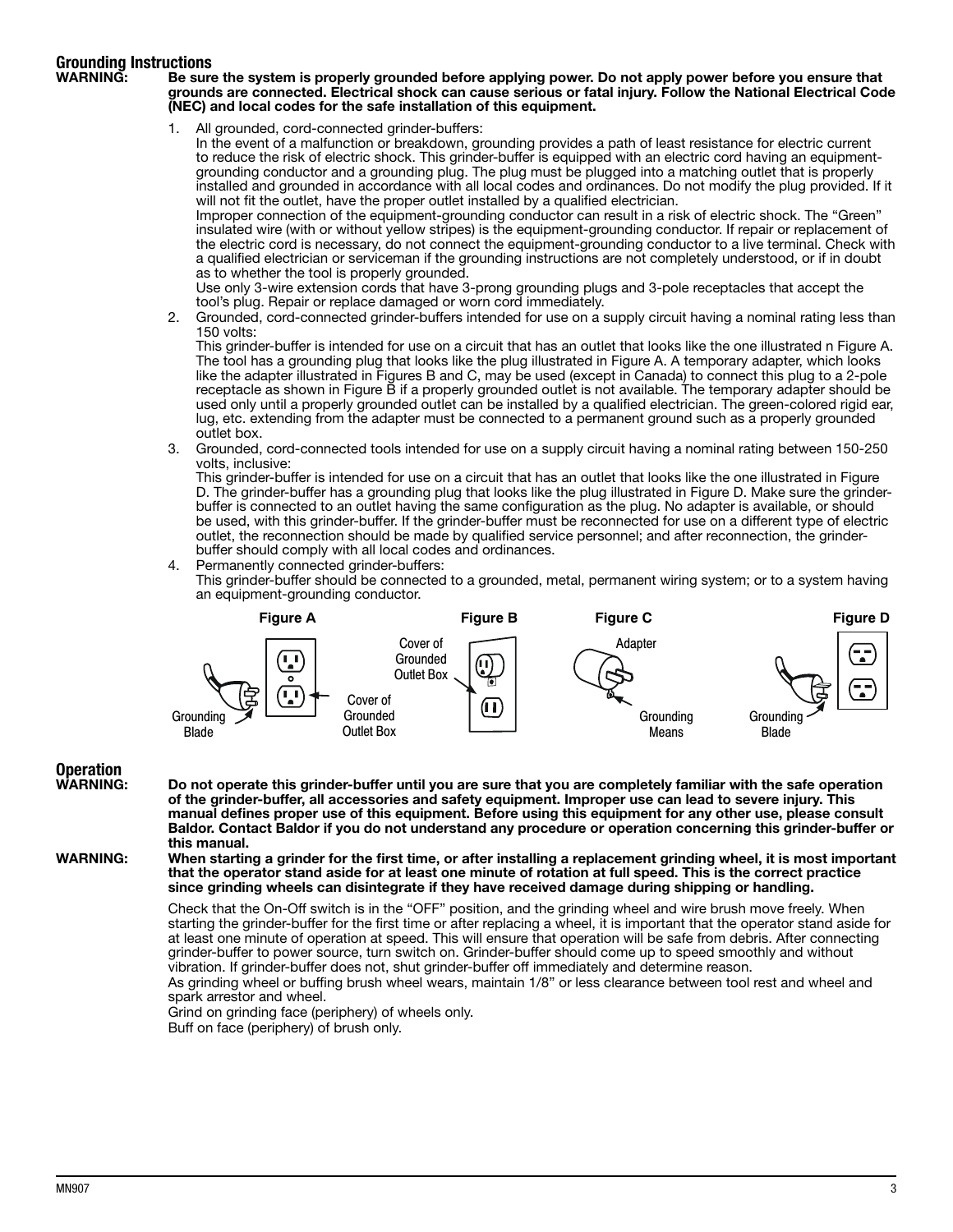#### Prevent electrical shock hazard and accidental machine operation. Always disconnect grinder--buffer from the power source before servicing, changing accessories (such as wheels, tool rest, spark arrestor, etc.) or before performing maintenance.

Replace worn wheel or brush as necessary. The wheel or brush should be replaced after the diameter is reduced by 2 inches from original size. When replacing a worn wheel, remove all grinding dust from wheel guard.

Motor and pulley bearings are lubricated for life and do not require additional lubrication.

Replacement wheels may be purchased directly from your local industrial supply dealers, abrasive dealers, tool dealers, etc.

Remove grinding dust from exhaust ports to prevent accumulation. Replace damaged parts immediately to maintain safety of machine.

Table 1 Minimum Gauge Wire Size

| <b>Ampere Rating</b> |               | <b>Volts</b> | Total Length of Cord (Cord + Extension, in Feet) |     |                 |     |
|----------------------|---------------|--------------|--------------------------------------------------|-----|-----------------|-----|
|                      |               | 115V         | 25                                               | 50  | 100             | 150 |
|                      |               | <b>230V</b>  | 50                                               | 100 | 200             | 300 |
| <b>More Than</b>     | Not More Than |              | AWG                                              |     |                 |     |
| 0                    | 6             |              | 18                                               | 16  | 16              | 14  |
| 6                    | 10            |              | 18                                               | 16  | 14              | 12  |
| 10                   | 12            |              | 16                                               | 16  | 14              | 12  |
| 12                   | 16            |              | 14                                               | 12  | Not Recommended |     |